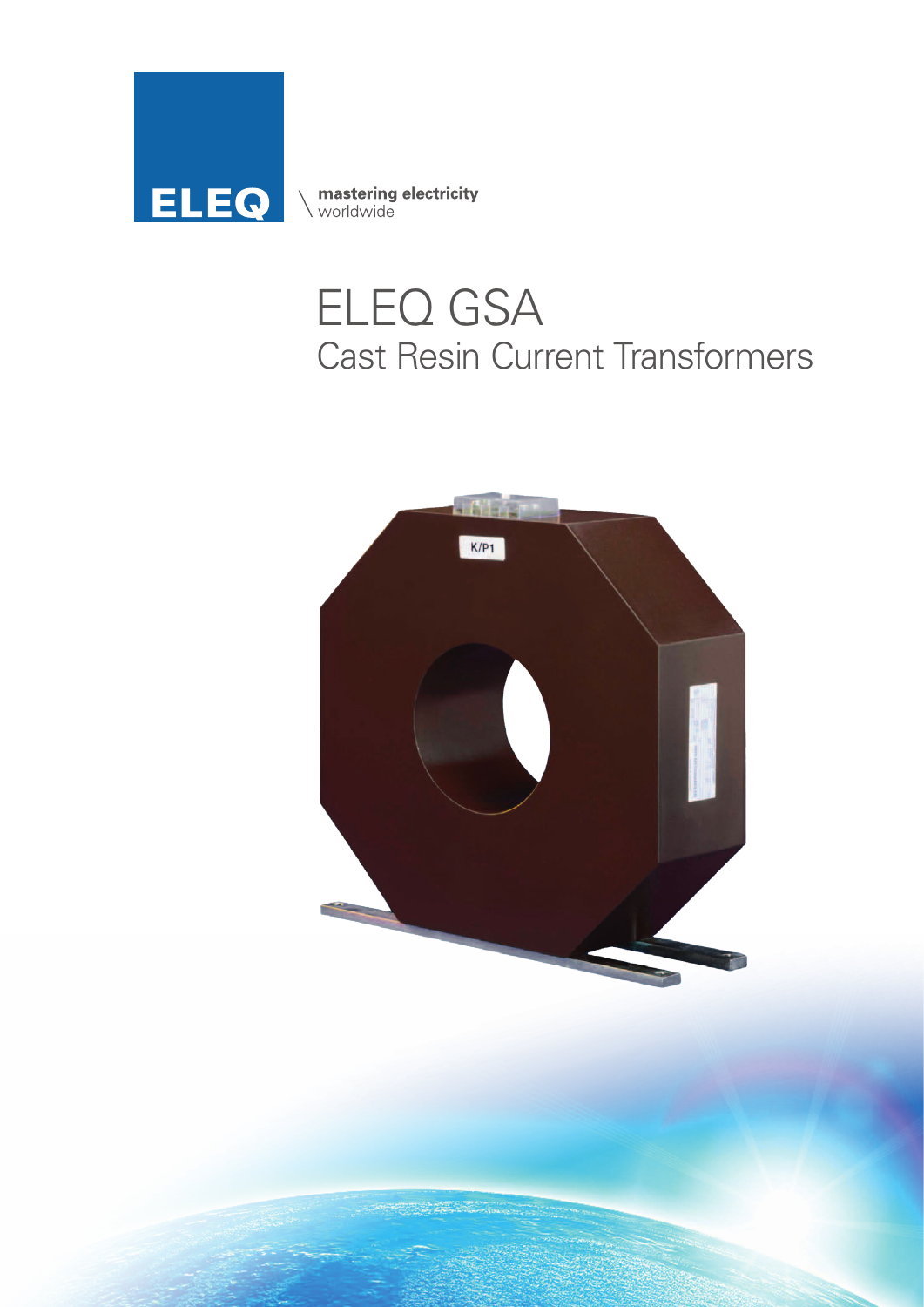# GSA Cast Resin Current Transformers

#### GSA Cast Resin Current Transformers: Perfect, safe design offering full flexibility in housing

GSA cast resin current transformers can be used for a variety of measuring, revenue metering (billing) and protection tasks. If the busbar systems or medium voltage cables are sufficiently insulated, these current transformers can be used for insulation levels higher than  $U_m = 0.72$ kV (Highest voltage for equipment Um). The ring-type current transformer for outdoor use is also available on request (GSAF).

The current transformers are made of toroidal, soft magnetic, highly permeable tape-wound cores. The cores being uniformly wound with copper wire. For larger current strengths the cores come with stabilising windings to counteract the influence of external fields. Depending on the customer requirements each housing can accommodate up to five cores.

The output terminals are equiped with M5 screws. Protection against accidental contact is provided by a transparent polycarbonate cap. The modular mould system of the GSA permits almost any combination of housing and window sizes. To guarantee the mechanical and electrical resistance of the transformers they are encapsulated in a cast-resin housing with polyurethane. The GSA ring-type current transformers are equiped with two base plates as standard that allow them to be mounted in any position. They require no maintenance. In addition, for the outdoor transformers the output terminals are covered with an aluminium terminal box protected to IP54. Wire entry is via a PG16 threaded conduit in the terminal box.

When the current transformers need to be installed in locations with heavy vibration (for example, generator terminal boxes) the secondary terminals and the two base plates are reinforced in the resine housing (GSAG).

During the final inspection at ELEQ the current transformers are always subjected to a routine test in accordance with the relevant national and international standards.

*Caution: if current transformers are operated open-circuited on the secondary side, extremely high voltages can be generated with resultant damage to equipment and personnel!*

#### General technical data

| Rated primary current              | 2010000A                           |      |
|------------------------------------|------------------------------------|------|
| Rated secondary current            | 1A, 5A                             |      |
| Rated frequency                    | 50Hz, 60Hz                         |      |
| Rated burden                       | according to customers requirement |      |
| <b>Accuracy class</b>              | according to customers requirement | K/P1 |
| Rated insulation level             | 0,72/3/-kV (1,2/6/-kV on request)  |      |
| Rated short-time thermal current   | minimum $100 \times \ln$           |      |
| Standard                           | VDE, IEC, BC, ANSI, etcetera       |      |
| Other options available on request |                                    |      |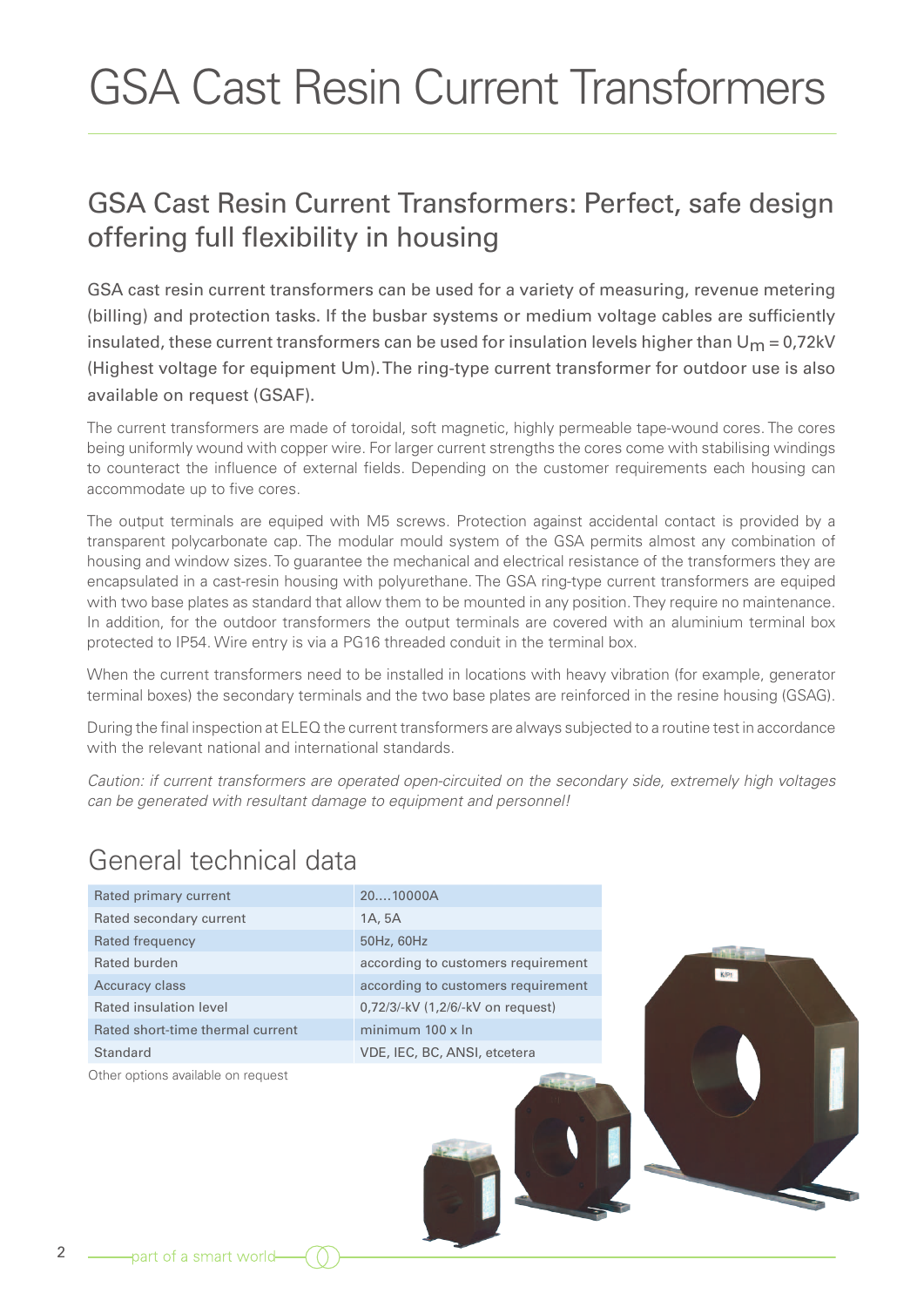### Dimensions GSA100, 110 and 120 Possible sizes

| <b>Type</b> | 151 | $\mathbf{b2}$ | 40 T    | h1  |    | dmax. sizes* |
|-------------|-----|---------------|---------|-----|----|--------------|
| GSA 100/    | 60  | 100           | 122     | 62. | 50 | $A-C+$ *     |
| GSA 110/    | 60  |               | 110 122 | 62  | 60 | $A-C$        |
| GSA 120/    | 60  | 120           | 137     | 62  | 65 | $A-D$        |

\* See table for the available sizes per GSA-type





|               | $\mathbf x$ | V   | z   |
|---------------|-------------|-----|-----|
| А             | 60          | 75  | 90  |
| B             | 90          | 105 | 120 |
| C             | 120         | 135 | 150 |
| $\frac{1}{2}$ | 100         | 115 | 130 |



#### Dimensions remaining GSA's

| <b>Type</b>       | $\mathbf{b}$ | b2  | b3  | Ih  | h1    | h2              | dmax. | $\mathbf v$ | $sizes*$ |                           | $\mathbf x$                   | V   |
|-------------------|--------------|-----|-----|-----|-------|-----------------|-------|-------------|----------|---------------------------|-------------------------------|-----|
| GSA 135/          | 130          | 135 | 150 | 150 | 75    | 10              | 90    | 9           | A-E      | A                         | 60                            | 30  |
| GSA 150/          | 130          | 150 | 150 | 170 | 85    | 10              | 90    | 9           | $A-D$    | B                         | 90                            | 60  |
| GSA 170/          | 150          | 170 | 170 | 185 | 92.5  | 10              | 110   | 11          | $A-E$    | С                         | 120                           | 90  |
| GSA 200/          | 180          | 200 | 200 | 235 | 117,5 | 10 <sup>°</sup> | 140   | 11          | $A-G$    | D                         | 150                           | 120 |
| GSA 250/          | 230          | 250 | 250 | 290 | 145   | 10              | 150   | 11          | $B-G$    | E                         | 200                           | 170 |
| GSA 300/          | 280          | 300 | 300 | 340 | 170   | 10              | 210   | 11          | $B-G$    | F                         | 250                           | 220 |
| GSA 350/          | 330          | 350 | 350 | 390 | 195   | 10              | 250   | 11          | $B-G$    | G                         | 300                           | 270 |
| GSA 400/**        | 370          | 400 | 400 | 400 | 200   | 10              | 290   | 11          | $C-G$    |                           | Small deviations in dimension |     |
| GSA 500/<br>$* *$ | 440          | 500 | 500 | 500 | 250   | 15              | 350   | 13          | $E-G$    | and construction possible |                               |     |

\* See table for the available sizes per GSA-type

\*\* Equiped with one-piece base plate







 $\triangleright$ 

Possible sizes